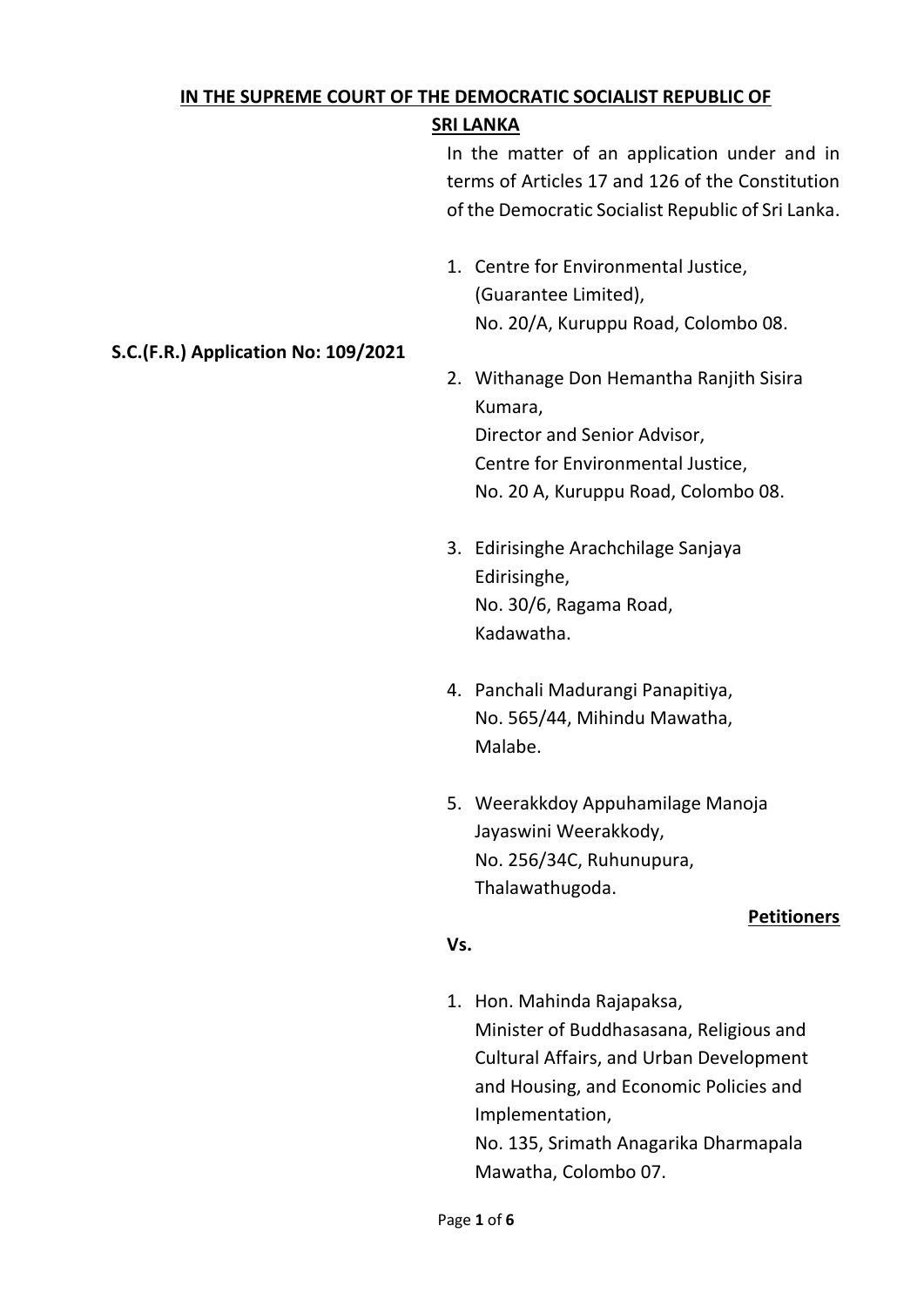- 2. Hon. R.M.C.B. Ratnayake, Minister of Wildlife and Forest Conservation, Ministry of Wildlife and Forest Conservation, No. 1090, Sri Jayawardenapura Mw, Rajagiriya.
- 3. Hon. Attorney General, Attorney General's Department, Colombo 12.

**Respondents**

**Before: E.A.G.R. Amarasekara, J. K.K. Wickremasinghe, J. Janak De Silva, J.**

#### **Counsel:**

Ravindranath Dabare with Ms. Suwanthi Ponnamperuma for the Petitioners

Viveka Siriwardena ASG for the 1<sup>st</sup>, 2<sup>nd</sup> and 3<sup>rd</sup> Respondents

**Argued On:** 25.10.2021

**Decided On:** 01.12.2021

# **Janak De Silva, J.**

The Petitioners, by petition dated  $3<sup>rd</sup>$  April 2021, principally sought to impugn the Cabinet Memorandum dated  $12^{th}$  March 2021 [P10] submitted by the  $1^{st}$  and  $2^{nd}$  Respondents titled *"Taking a policy decision in respect of tamed elephants where judicial proceedings and investigations are being conducted and transferring the ownership"*. The Cabinet Memorandum [P10] sought *inter alia* the approval of the Cabinet Ministers to withdraw all cases in which legal action is being taken at present and to hand over these animals to their present owners according to the conditions of transferring these animals. Petitioners sought *inter alia* a declaration that the rule of law of the country will be seriously affected if the members of the executive Cabinet are allowed to interfere with the pending cases in the courts and allowed to arbitrarily take decisions with regard to pending litigation.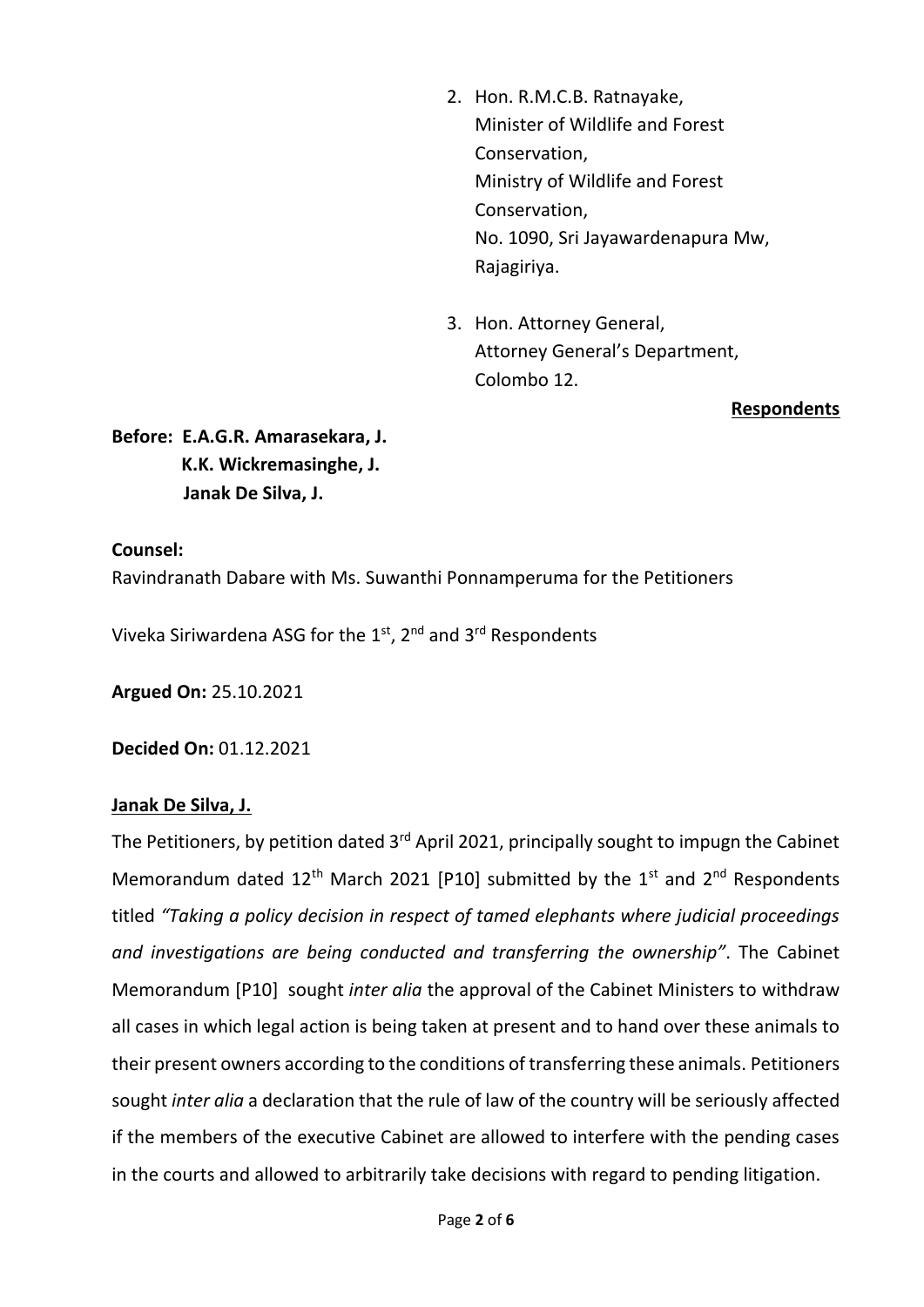When this application was supported on 20<sup>th</sup> July 2021, the learned Additional Solicitor General appearing for the Attorney General brought to the notice of Court that in fact a Cabinet decision had been taken on  $15<sup>th</sup>$  March 2021 on the impugned Cabinet Memorandum [P10] which has not been disclosed by the Petitioners. It was submitted that the application must be dismissed *in limine* as the Cabinet of Ministers were not named Respondents. Subsequently, the Petitioners requested that the Court authorize the filing of an amended petition, which was strongly opposed by the learned Additional Solicitor General.

Court allowed the Petitioners to file amended petition subject to any objections of the 1<sup>st</sup> and  $2^{nd}$  Respondents. Thereafter, an amended petition dated  $16^{th}$  August 2021 was filed to which the  $1^{st}$  and  $2^{nd}$  Respondent filed objections. This order pertains to these objections to the amended petition.

The first objection is that the original petition should be dismissed *in limine* for nonjoinder of parties. It was submitted that the Petitioners should have made all the members of the Cabinet Respondents to the application since a Cabinet decision had been taken on the impugned Cabinet Memorandum [P10] by the time the original petition was filed.

The Petitioners have argued that the Cabinet decision was not published on the official website of the Cabinet of Ministers. I am not inclined to support this objection in the absence of a public source through which the Petitioners could have verified whether a Cabinet decision had been made. The Petitioners sought to file an amended petition as soon as the Cabinet decision was brought to their attention. I overrule the first objection. The second objection is that both the original and amended petitions are time barred. The impugned Cabinet Memorandum [P10] is dated 12<sup>th</sup> March 2021 whereas the original petition was filed on 9<sup>th</sup> April 2021. Thus, the assail of the Cabinet Memorandum [P10] is not time barred.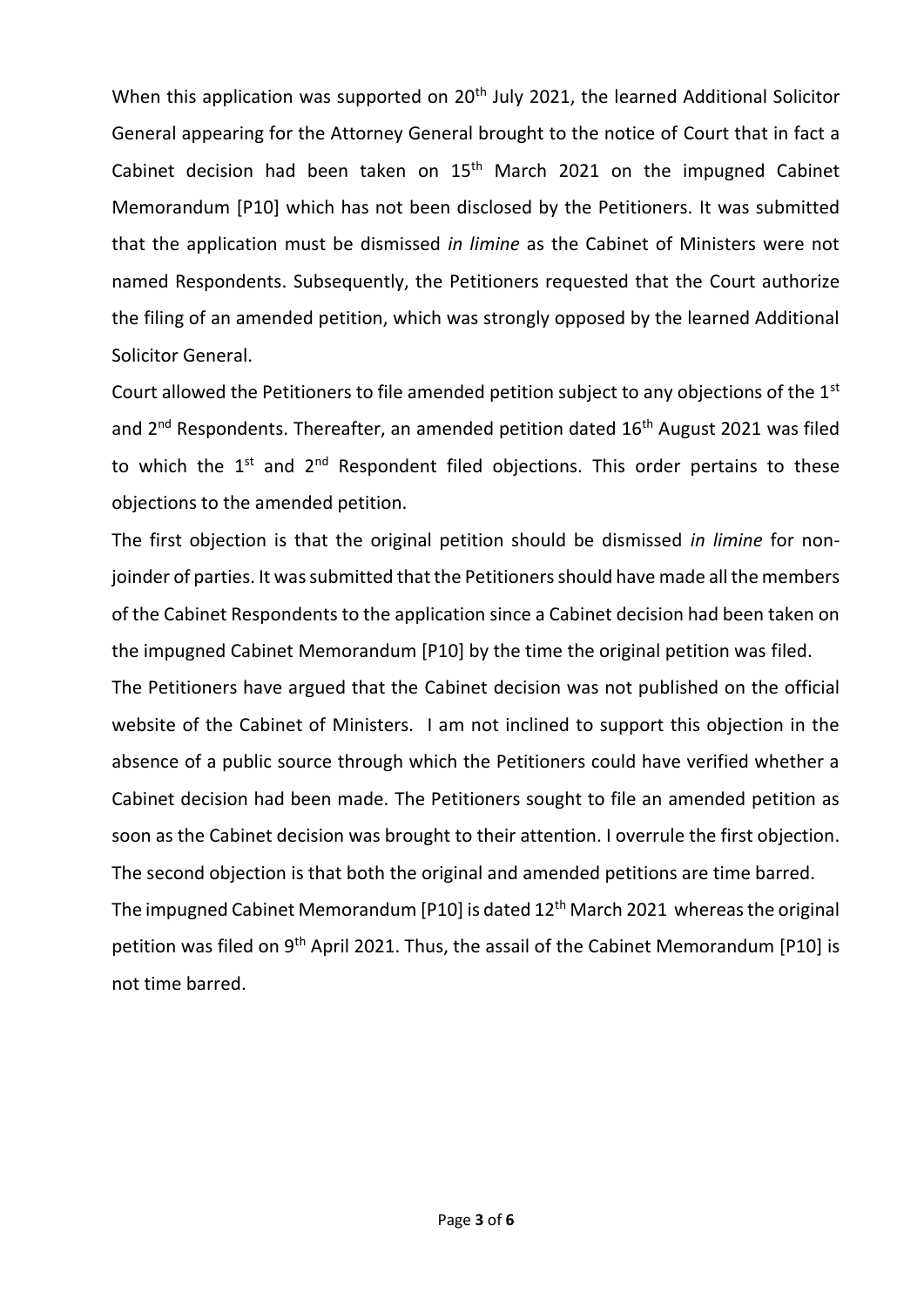Admittedly the Cabinet decision was made on 15<sup>th</sup> March 2021, and the amended petition was filed on 20<sup>th</sup> August 2021. The Petitioners allege that they became aware of the Cabinet decision only when it was disclosed in open court on 20<sup>th</sup> July 2021. This court has held that time starts to run from the point of time the Petitioners became aware of the infringement or the imminent infringement [*Siriwardena and Others v. Brigadier J. Rodrigo and Others* (1986) 1 Sri.L.R. 384; *Gamaethige v. Siriwardena and Others* (1988) 1 Sri.L.R. 384].

Nevertheless, in my view, the Cabinet decision itself is not the act which, as has been alleged, would constitute an infringement of the fundamental rights of Petitioners. It is only when the Attorney-General, if he chooses to do so, acts on the impugned Cabinet decision that there may be, as alleged, an infringement of the fundamental rights of the Petitioners.

This court has recognized the notion of a continuing violation of fundamental rights [*Wijesekera and Others v. Attorney-General* (2007) 1 Sri.L.R. 38; *Sugathapala Mendis and Another v. Chandrika Kumaratunga and Others* (Waters Edge case) (2008) 2 Sri.L.R. 339; *Wijesekera and 14 Others v. Gamini Lokuge, Minister of Sports and Public Recreation and 20 Others* (2011) 2 Sri.L.R. 329].

In my view, there are situations where imminent infringements are also continuing. As a matter of fact, by definition, imminent infringements continue until a fundamental right is violated or the decision-maker changes his or her mind. Hence until the Attorney-General acts on the Cabinet decision or there is a change of mind of the Cabinet, the acts impugned by the Petitioners are allegedly continuing imminent infringements of the fundamental rights of the Petitioners. Accordingly, I conclude that the amended petition is not time barred and overrule the second objection.

The third objection is that the amended petition has been filed to cure the defects in the original petition which were brought to the notice of Court on behalf of the Respondents. No doubt the Petitioners have included several new prayers in the amended petition. They have also pleaded the Cabinet decision taken on the Cabinet Memorandum [P10] in addition to making all the members of the Cabinet Respondents to the application.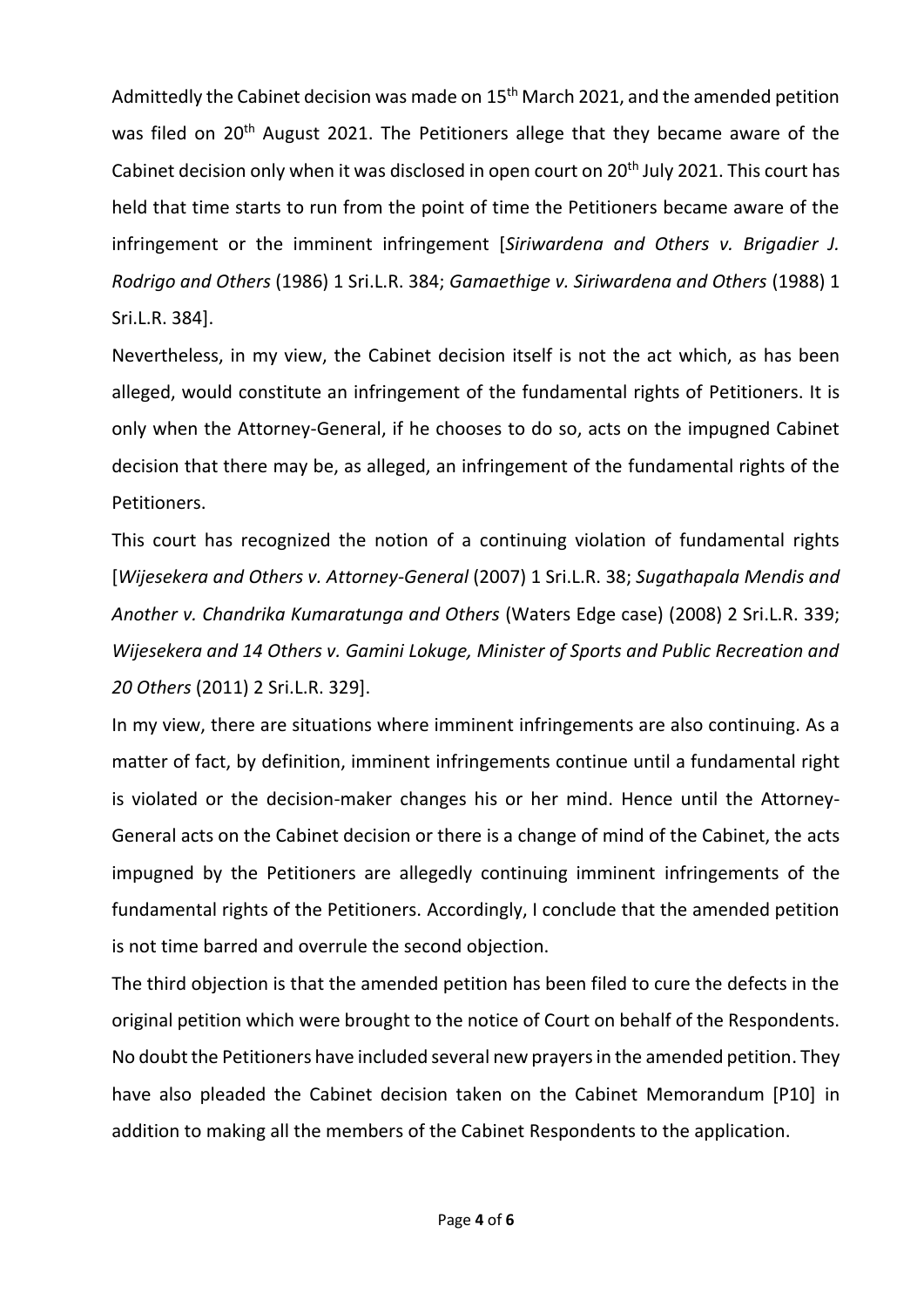Nonetheless, this is a fundamental rights application filed in the public interest. The Petitioners allege that the impugned Cabinet Memorandum and decision are an attempt at political interference of national legislation and violation /an imminent threat of violation of the Fauna and Flora Protection Ordinance. It is further submitted that there is a breach/imminent breach of the rule of law.

Whilst the Cabinet Memorandum sought approval of the Cabinet Ministers to withdraw all cases where legal action is being taken at present and to hand over these animals to their present owners according to the conditions of transferring these animals, the Cabinet decision is to direct the Secretary, Ministry of Wildlife & Forest Conservation to bring the special reasons adduced in the Memorandum to the notice of the Attorney General and thereafter take necessary action in association with the Secretary, Ministry of Public Security and in consultation with the Attorney General to reach an amicable settlement with the relevant parties pertaining to the pending court cases, giving due consideration to the proposal (4.2) in paragraph 4.0 of the Cabinet Memorandum.

In *Attorney-General (on the relation of McWhirter) v. Independent Broadcasting Authority* [(1973) 1 All ER 689 at 697] Lord Denning succinctly described the role of the Attorney General of England as follows:

*"It is settled in our constitutional law that in matters which , concern the public at large the Attorney-General is the guardian of the public interest. Although he is a member of the government of the day, it is his duty to represent the public interest with complete objectivity and detachment. He must act independently of any external pressure from . whatever quarter it may come. As the guardian of the public interest, the Attorney-General has a special duty in regard to the enforcement of the law."* [emphasis added]

Although there may be some differences in the two roles, these observations aptly apply to the role of the Attorney-General of Sri Lanka. In fact, in *Land Reform Commission v. Grand Central Limited* [(1981) 1 Sri.L.R. 250] this Court held that the Attorney-General has a duty to the Court, to the State and to the subject to be wholly detached, wholly independent and to act impartially with the sole object of establishing the truth.